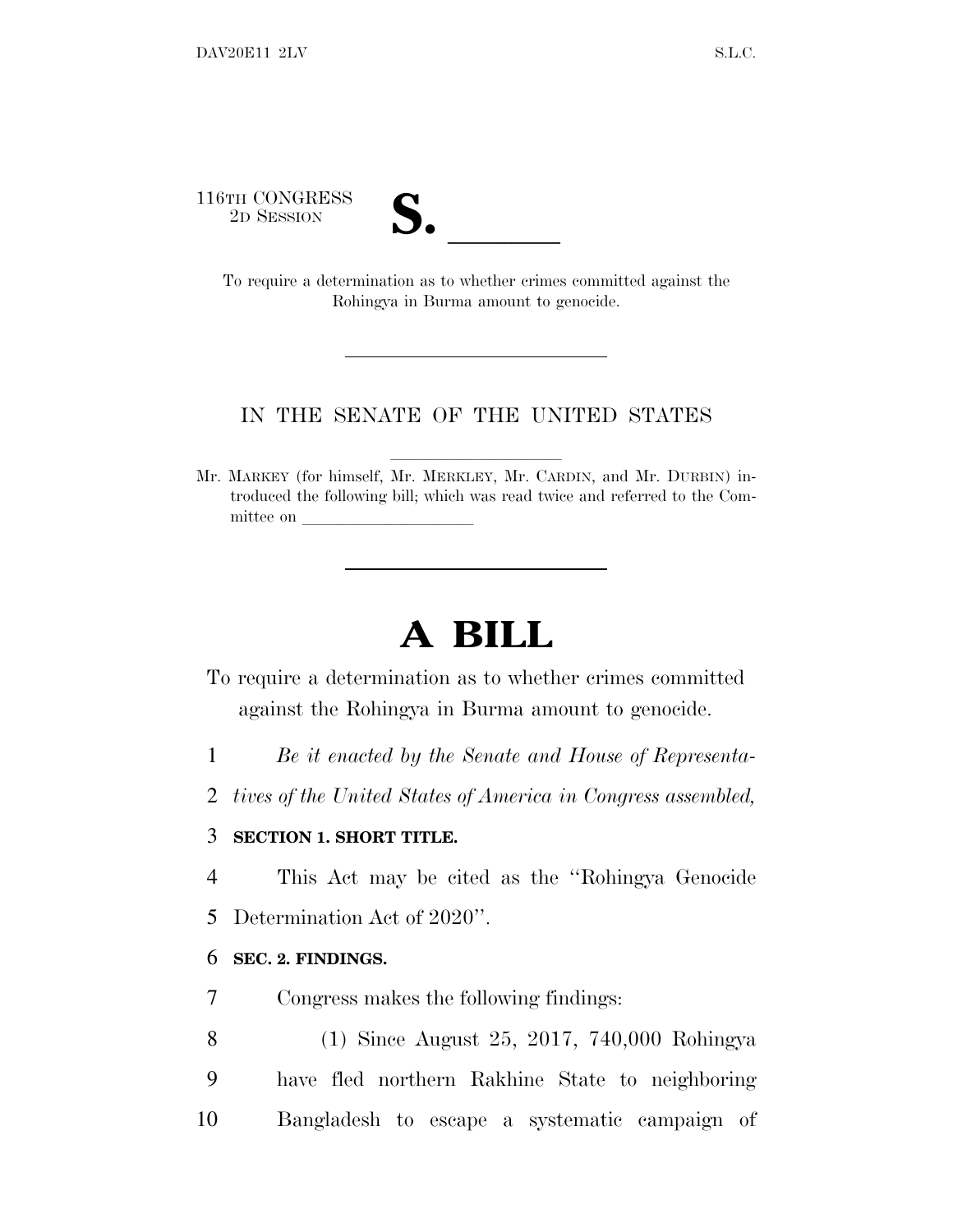atrocities by Burma's military and security forces, and three years later, conditions are still not condu- cive to the safe, voluntary, and dignified return of the Rohingya to Burma.

 (2) On November 23, 2017, the United States Holocaust Museum and Fortify Rights released a re- port entitled ''They Tried to Kill Us All'', docu- menting widespread and systematic atrocities com- mitted against Rohingya civilians at the hands of Burmese ''security forces, civilian perpetrators, and militants'' and highlighting ''growing evidence of genocide.''

 (3) According to the Department of State's Au- gust 24, 2018, report entitled ''Documentation of Atrocities in Northern Rakhine State,'' violence com- mitted by the Burmese military against the Rohingya, including from August to October 2017, was not only ''extreme, large-scale, widespread, and seemingly geared toward both terrorizing the popu- lation and driving out the Rohingya residents,'' but also ''well-planned and coordinated''.

 (4) On August 28, 2018, the United States Ambassador to the United Nations told the United Nations Security Council that the Department of State report's findings were ''consistent with'' those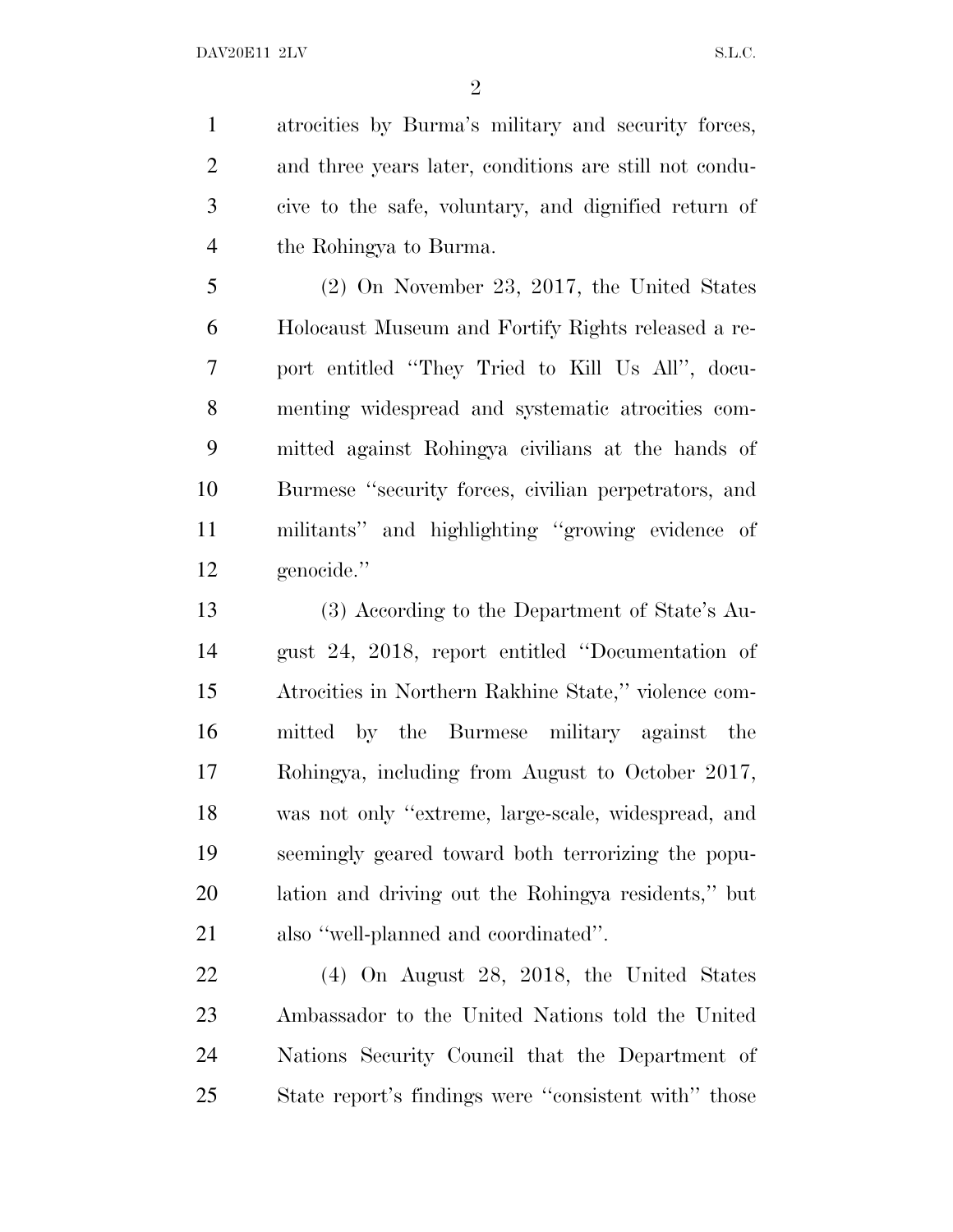in an August 27, 2018, report by the Independent International Fact-Finding Mission on Myanmar (IIFFMM) which urged that top Burmese military officials be investigated and prosecuted for genocide. (5) On September 12, 2018, the IIFFMM re- ported, ''The crimes in Rakhine State, and the man- ner in which they were perpetrated, are similar in nature, gravity and scope to those that have allowed genocidal intent to be established in other con-

 texts.''. (6) The Public International Law & Policy

 Group (PILPG), whose investigation informed the Department of State's August 2018 report, pub- lished in December 2018 its Factual Findings & Legal Analysis Report, which concluded that ''there are reasonable grounds to believe that genocide was committed against the Rohingya in Myanmar's northern Rakhine State''.

 (7) According to the PILPG report, ''The scale and severity of the attacks and abuses—particularly the mass killings and accompanying brutality against children, women, pregnant women, the elder- ly, religious leaders, and persons fleeing into Ban-gladesh—suggest that, in the minds of the perpetra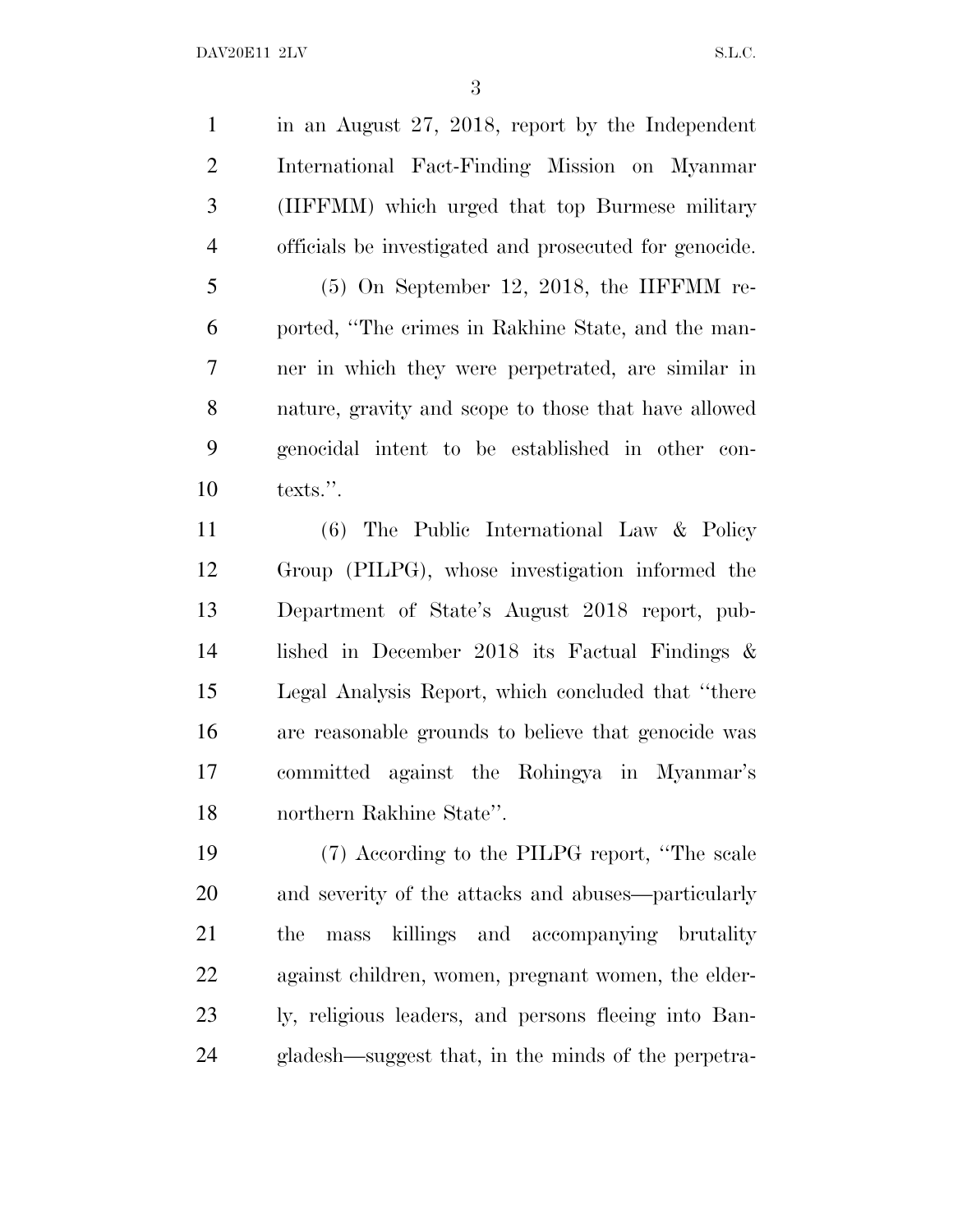tors, the goal was not just to expel, but also to ex-terminate the Rohingya.''.

 (8) On September 16, 2019, the IIFFMM re- ported that it ''has reasonable grounds to conclude that the evidence that infers genocidal intent on the part of the State, identified in its last report, has strengthened that there is a serious risk that geno-cidal actions may occur or recur''.

 (9) The IIFFMM also recognized in its Sep- tember 16, 2019, report that Burma's military and security forces have committed abuses against mi- nority groups other than the Rohingya: ''All the eth- nic minority communities that the Mission inves- tigated,'' including ethnic groups in Rakhine, Chin, Kayin, Kachin, and Shan States, ''have been de- prived of justice for the serious human rights viola-tions perpetrated against them.''.

## **SEC. 3. SENSE OF CONGRESS.**

 It is the sense of Congress that the atrocities com- mitted against the Rohingya by the Burmese military and security forces constitute genocide.

# **SEC. 4. EVALUATION OF ATTACKS AGAINST ROHINGYA IN BURMA.**

 (a) I<sup>N</sup> GENERAL.—Not later than 90 days after the date of the enactment of this Act, the Secretary of State,